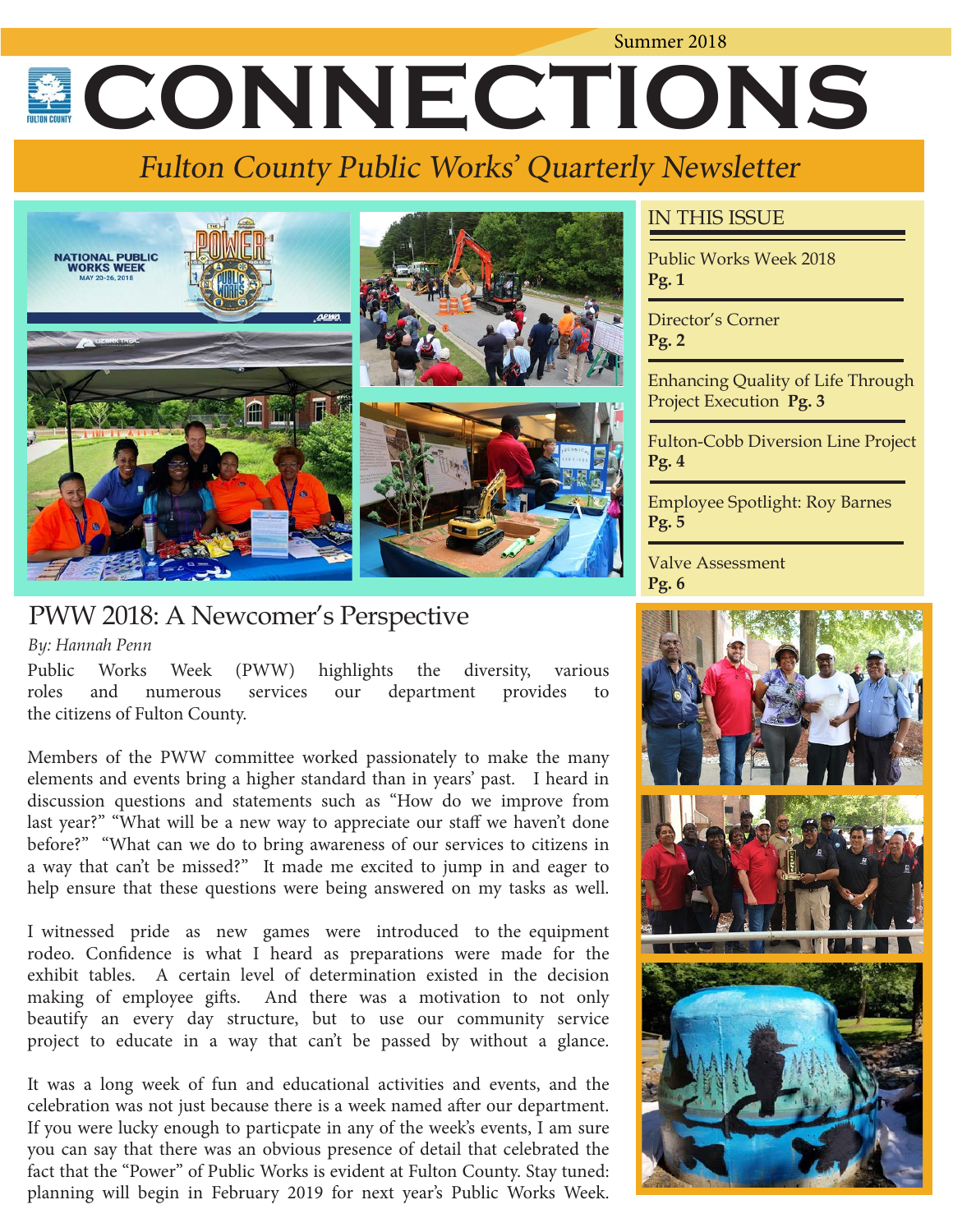# *Director's Corner*



*By David Clark* 

I hope everyone is enjoying their summer and staying safe from the sun and heat – both at work and during your time off.

Even though we are at the height of summer, the division managers are beginning to turn their attention to the 2019 budget year. As all of you have heard for the better part of two years, the Pay for Performance bonus program is in full swing and will be implemented as part of the 2019 budget.

Fulton County Government is committed to customer service excellence and has integrated customer service into its model of performance. Customer service is the cornerstone and foundation of this program with a countywide expectation of 80% satisfaction necessary for employees to be eligible for the bonus to be paid in January.

Customer service is something everyone in Public Works has an opportunity to excel at. Every time we interact with the public – either directly or indirectly – reflects on Fulton County as a whole. Therefore, it is important for everyone to remember that whenever we are in the public eye or speaking to a customer on the phone or through email is a chance to show customer service.

It has been my experience that if you keep these 5 simple points in mind, you will typically deliver excellent customer service.

- 1. Treat everyone with the utmost respect. Take the time to hear their concerns fully before jumping in. You will be surprised to find out that most of the time, the customer just wants their concerns to be heard.
- 2. If the problem is something that you personally can't solve, direct them to someone who can. "That is not my job" is something that we should never convey to the public. It is our job to help the public in whatever manner we can. Sometimes that is simply giving them the right phone number.
- 3. Always follow through. If you tell a customer that you will get back with them by Thursday, please do so.
- 4. Don't be afraid to deliver bad news – but do so in a positive manner. By using the "No, but …" approach is simply offering the citizen an alternative of what we can do for them or what they can do to solve their problem. Even if the alternative is not what the customer initially wanted to hear, they are often appreciative of the fact that we are trying to solve their problem.
- 5. We are always representing Fulton County – not just Public Works. This is especially true when we are driving a county vehicle. Most of the time, drivers can't tell a Public Works vehicle other departments, but they do recognize the Fulton County logo. Therefore, we are held to a higher standard when driving in traffic.

# Upcoming Events

**August 7th** 5:30p-7:30p *National Night Out*  Aviation Cultural Center 900 Aviation Circle NW Atlanta, GA 30336

**August 18th** 2p-3:30p *Family Creek Walk* Blue Heron Nature Preserve 4055 Roswell Rd NE Atlanta, GA 30342

## **September 16-22nd**

*Pollution Prevention Week*

**Sept 29th** 10a-3p *Macroinvertebrate Workshop* Autrey Mill Nature Center 9770 Autrey Mill Rd Johns Creek, GA 30022

| <b>Welcome New Employees!</b>      |
|------------------------------------|
| Roy Barnes                         |
| Deputy Director, Water Reclamation |
| Christopher McKibben               |
| Maintenance Worker, Senior         |
| James Nicolas                      |
| Water Systems Tech                 |
| <b>Promotions</b>                  |
| Willie Doster                      |
| Maintenance Worker, Senior         |
| Jermaine Jones                     |
| Supt. Water & Sewer I              |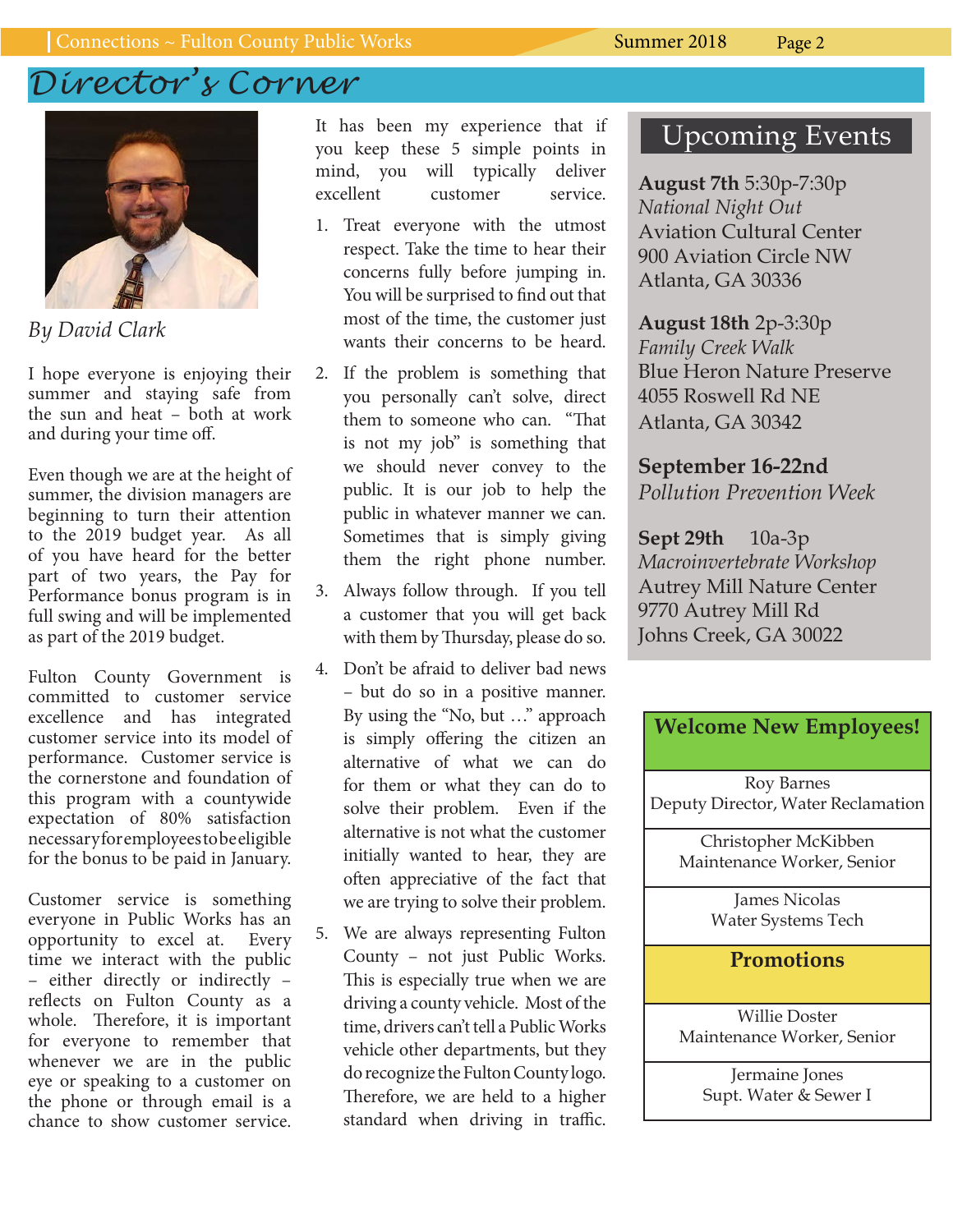#### Connections ~ Fulton County Public Works Summer 2018 Page 3

Annual Children's Water Festival *Jennifer McLaurin*

The Children's Water Festival is held each May and this year over 1,200 students and teachers participated. The day features activities on water conservation, pollution prevention and students receive educational messaging about the importance of clean water for our communities.

If you know of a Fulton County School that is interested in coming out to the 2019 Children's Water Festival contact Jennifer McLaurin at 404-612-8745 or [Jennifer.McLaurin@fultoncountyga.gov](mailto:Jennifer.McLaurin%40fultoncountyga.gov?subject=Children%27s%20Water%20Festival)







| <b>Public Works by the Numbers</b><br><b>June 2018</b> |                                   |  |
|--------------------------------------------------------|-----------------------------------|--|
| 868.19                                                 | Total Water Distributed (MG)      |  |
| 9.7%                                                   | Non-revenue Water (annualized)    |  |
| 55                                                     | Meters Replaced                   |  |
| 1,271.23                                               | Total Wastewater Treated (MG)     |  |
| 4.49 M                                                 | <b>Sewer Easement Cleared</b>     |  |
| 38                                                     | Water and Sewer Permits Processed |  |
| 1                                                      | Sewer Overflow >10,000 Gal        |  |
| 3                                                      | Sewer Overflow <10,000 Gal        |  |
| 4,100                                                  | Citizens Reached by PEO staff     |  |
| 9                                                      | Projects in Design Phase          |  |
| 1                                                      | Project in ITB Phase              |  |
| 2                                                      | Projects in Construction Phase    |  |

# Enhancing Quality of Life through Project Execution

#### *By: Roussan Francois*

In transportation, it's all about execution. Transportation projects have mitigated congestion, improved safety, provided connectivity, filled gaps, created jobs, spurred economic development, and enhanced the quality of life of the residents of Fulton County. Hghlighted below are some of the accomplishments of the division since the incorporation of the City of South Fulton in November 2016.

By the numbers:

- 6 CIP projects completed
- 9 CIP projects in Design
- 2 CIP projects in Construction
- 1 CIP project in ITB phase
- 11 T-SPLOST projects in Design
- 10.5 miles of corridor roads resurfaced
- 13.0 miles of subdivision roads topped
- Nearly \$6M in Capital Improvement Program processed
- Over \$18M T-SPLOST funds collected for City of South Fulton
- Approximately \$18M T-SPLOST funds committed and/or spent
- 45 miles of subdivision roads being resurfaced
- 17 miles of corridor roads scheduled for resurfacing by October 2018
- 1 Streetscape project completed
- Nearly \$3M Local Maintenance Infrastructure Grant awarded for resurfacing
- 45 miles of subdivision roads being resurfaced

At the end of the day, it's all about the citizens of Fulton County. We want to thank them for allowing us to serve and represent them. They invited us to their homes, meetings, and communities; shared their vision, frustrations, challenges, hopes, success stories and appreciations. They talked to us; we listened and, with our resources, executed to the best of our abilities. Some of them we know by names, others by face and some via correspondences (emails, phone calls, and fax). There is no greater satisfaction as a public servant to have responded to their needs, honor our commitments and enhance their quality of life.

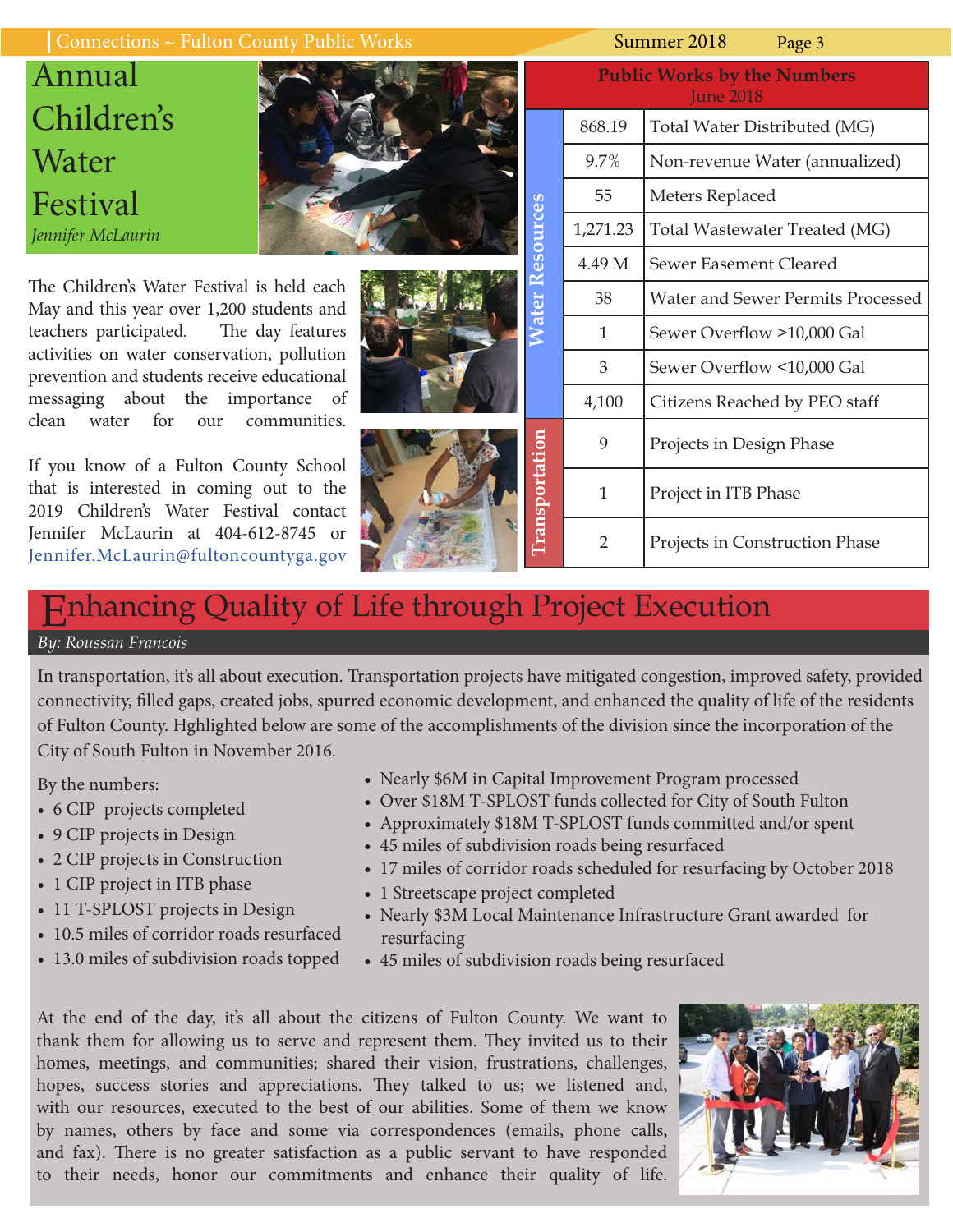# Fulton-Cobb Diversion Line Project:Flexibility is the Key *By: Simeon Solomero*



The Big Creek Water Reclamation Facility, which is currently permitted to treat 24 MGD (million gallons per day), is projected to exceed its capacity by 2020. Through the vision and proper planning of County leaders, an expansion effort is already ongoing to address this. It includes plan to expand the capacity from 24 MGD to 38 MGD. The design phase for this task is ongoing and construction phase is anticipated to begin within 2—3 years.

In order to maintain adequate treatment capacity through the period of construction, The Department of Public Works commissioned a study to evaluate alternatives for treatment during the period required for expansion of the Big Creek Water Reclamation Facility. One of the alternatives recommended is to divert additional flows to Cobb County Water System. This is how the Fulton-Cobb Diversion Line and Pump Station Project came about.

The project includes construction of approximately 7 miles of wastewater force main (1.2 miles of 30-in; 5.8 miles of 24-in) which will run from the existing Riverside Road Pump Station to Cobb County Water System traversing through the cities of Roswell and Sandy Springs and Cobb County. Two sections of the line will cross under the Chattahoochee River. A new pump station is to be built to covey 10 MGD of wastewater. The project will convey up to 10 Million Gallons Per Day (MGD) of wastewater from the Riverside Road Pump Station to Cobb County, and will also provide relief to Big Creek WRF while expansion is being undertaken.

As evidenced by this project, flexibility is the key to sound planning.

# Educators Explore "Cool Waters" with Summer Workshop *By: Amy Warnock*



This June, eighteen educators from around the metro area took part in the Cool Waters educator workshop to explore water and wastewater treatment and watershed protection. The workshop, hosted by the Georgia Association of Water Professionals and the Cobb County Water System, was led by staff from several local utilities, including Fulton County Public Works.

Over the course of three days, classroom teachers and non-formal educators took part in various water-themed activities, following the theme of "Drink, Use, Protect". On day one, participants toured a drinking water treatment plant, on day two a wastewater plant, and on day three the group explored a local creek to learn how citizens can help protect watersheds through the Georgia Adopt-a-Stream volunteer monitoring program. The group searched the creek for macroinvertebrates, an important indicator of stream health, and tested water samples for pH and dissolved oxygen levels. During the workshop, all participants also became certified Project W.E.T. educators. Project W.E.T. is a national curriculum of interdisciplinary activities, aligned to Georgia education standards, which are designed to help teachers make water an accessible and exciting topic for their students. For more information about the Cool Waters workshop, please contact Amy Warnock at [amy.warnock@fultoncountyga.gov](mailto:amy.warnock%40fultoncountyga.gov?subject=) or (404) 612-8006.



#### **Important Contacts for Employees**

For payroll, leave, or overtime questions: **[Cherylyn Griffin](mailto:Cherylyn.griffin%40fultoncountyga.gov?subject=)** 404.612.7444 For direct deposit, credit union, MARTA, or tax questions: **[Maxine Wright](mailto:maxine.wright%40fultoncountyga.gov?subject=)** 404.612.7724 For 457b questions: **[Tomekia Mance](mailto:tomekia.mance%40fultoncountyga.gov?subject=)** 404.612.7668 For 401a questions: Mass Mutual 800.743.5274 For pension (old plan) questions: Finance Department 404.612.7600 For employee benefits questions: Finance Department 404.612.7605 For ADA questions: **[Nadine Oka](mailto:nadine.oka%40fultoncountyga.gov?subject=)** 404.612.7390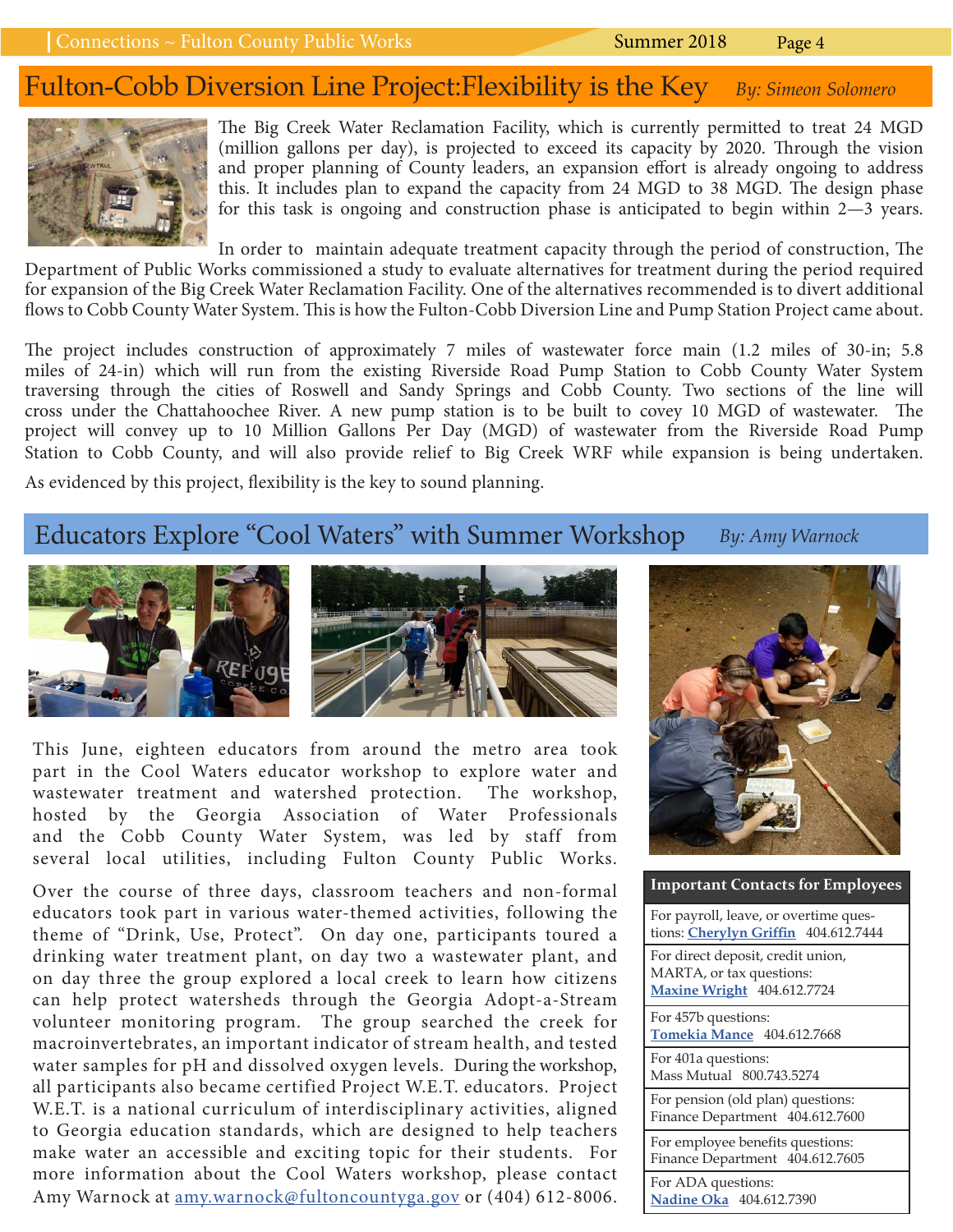# **Employee Spotlight: Fulton County Welcomes Roy Barnes**

*Deputy Director Water Reclamation / Wastewater Collection*



#### **What is your previous work experience that brings you to our Public Works team?**

My background is in Mechanical Engineering. I started out in the private sector working as an engineer for Corning Inc. and General Motors. I worked first as a Wastewater Engineer for many years, obtained licenses in Wastewater and Water Operations and Water Automation Systems. I have held executive positions locally and most recently as an Assistant Director for the City of Houston Water Department.

#### **What are some of your goals for Fulton County's Water Reclamation System?**

- A) Continue to maintain Fulton County's high level of operational excellence.
- B) Implement current plant upgrade projects on time and on budget.
- C) Upgrade security and control systems.
- D) Continue reduction in Sanitary Sewer Overflows.

#### **What are some of your hobbies?**

I like to ride bikes, work on sport cars, play saxophone and travel.

## **Public Works Employees Become Fulton County Certified Public Managers**

On July 29th, our very own Corlette Banks, Patrick Person and Terry Peters became the second class to complete Fulton County's Certified Public Manager (CPM) Program. Delivered by The University of Georgia Carl Vinson Institute of Government, the CPM Program is designed around seven core competency areas which are set by the National Certified Public Manager Consortium, the accrediting body of all CPM programs. Totaling 300 instructional hours, the program develops government managers by building self-awareness, promoting collaboration and encouraging process improvement. Participants must complete all seven segments to be certified. Congratulations on a job well done and for setting a standard of excellence!







*Corlette Banks Environmental Program Manager* *Patrick Person Water Quality Manager*

*Terry Peters Engineering Administrator*

### **Veolia Employee Helps Public Works Beautify Fulton County**

Phil Dziedzic is a pump station mechanic at the Camp Creek Wastewater Reclamation Facility with Veolia Water. Before moving to Georgia in April 2017 with his wife and daugher, Phil lived in Milwaukee. During Public Works Week, Phil helped the Community Service Committee prepare two manholes in Roswell and College Park by painting and outlining images to be filled in by volunteers on the day of the event. Phil described for us his journey as an artist:

"I grew up drawing comic book characters and airbrushing t-shirts for kids in grade school. I took every art class my highschool had to offer and they had a great art program. From there, I took a few classes at The Milwaukee Institute of Art and Design, but soon became a commercial painter by trade. Starting in 2003 I began custom automotive pinstriping both as a hobby and for Harley Davidson dealerships in Milwaukee during their



*Phil shows off his work in progress on Community Service Day*

annual events. I became a professional tattoo artist in South Milwaukee after serving an apprenticeship in 2007."

Sewer Superintendent Mike Loggins had this to say about the South Fulton project: "Seldom do you hear the words 'Beautiful' and 'Amazing' when people describe a sewer manhole, however these were the expressions when eyes were first laid on the manhole on Cochran Road. This project, a collaborative effort between the Environmental Education group, South Fulton sewer employees, and a wonderful artist from Veolia, was truly a plan that came together. Good job, guys!"